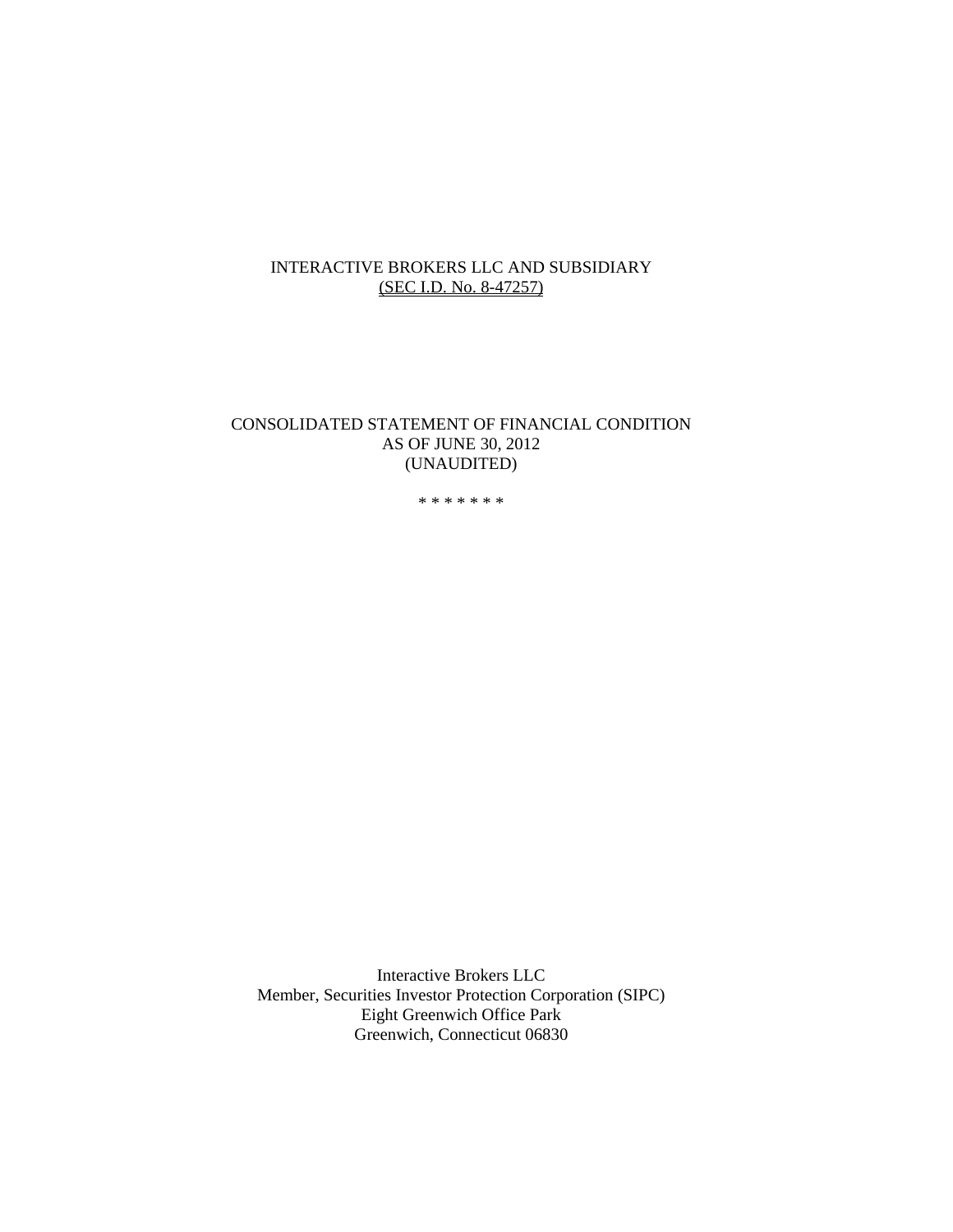# **INTERACTIVE BROKERS LLC AND SUBSIDIARY**

# **CONSOLIDATED STATEMENT OF FINANCIAL CONDITION (UNAUDITED) As of June 30, 2012**

### **Assets**

| Cash and cash equivalents                                         | \$<br>858,036,265    |
|-------------------------------------------------------------------|----------------------|
| Cash and securities - segregated for regulatory purposes          | 10,955,984,571       |
| Securities borrowed                                               | 1,388,169,965        |
| Securities purchased under agreements to resell                   | 377,860,784          |
| Deposits with clearing organization                               | 2,099,831            |
| Other receivables:                                                |                      |
| Customers (net of allowance for doubtful accounts of \$3,332,071) | 8,340,894,723        |
| Brokers, dealers and clearing organizations                       | 549,042,530          |
| <b>Affiliates</b>                                                 | 53,069,043           |
| Interest                                                          | 14,934,320           |
| Other assets                                                      | 25,310,913           |
| Total assets                                                      | \$<br>22,565,402,945 |
|                                                                   |                      |
|                                                                   |                      |

# **Liabilities and members' capital**

| Liabilities:                                             |                      |
|----------------------------------------------------------|----------------------|
| Payable to customers                                     | \$<br>18,901,645,098 |
| Securities loaned                                        | 1,414,172,052        |
| Securities sold under agreements to repurchase           | 136,676,815          |
| Other payables:                                          |                      |
| Brokers, dealers and clearing organizations              | 203,692,064          |
| Accounts payable, accrued expenses and other liabilities | 37,913,111           |
| <b>Affiliates</b>                                        | 47,027,641           |
| Interest                                                 | 2,224,514            |
|                                                          | 20,743,351,295       |
| Members' capital                                         | 1,822,051,650        |
| Total liabilities and members' capital                   | \$<br>22,565,402,945 |

See accompanying notes to consolidated statement of financial condition.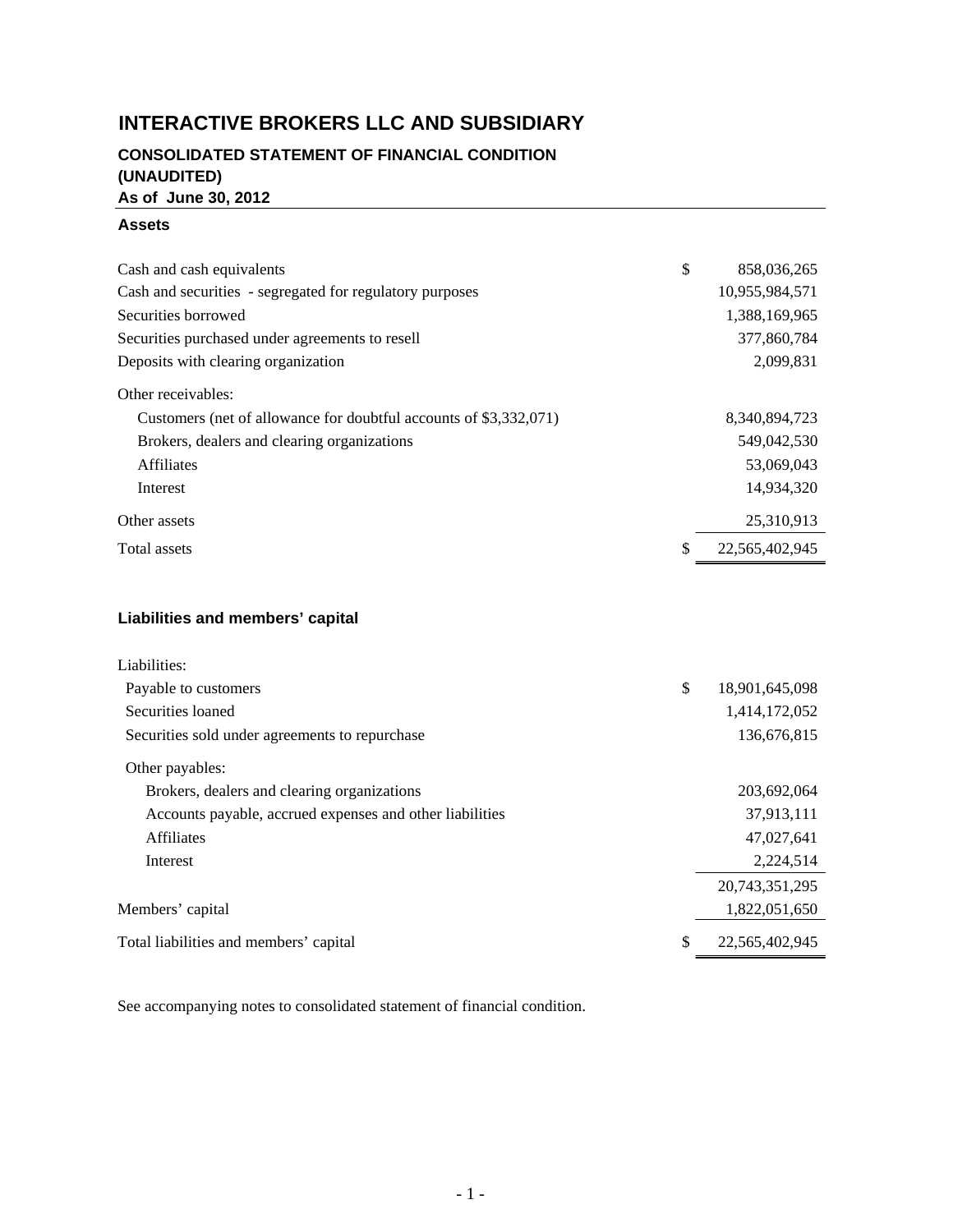### **1. ORGANIZATION AND NATURE OF BUSINESS**

Interactive Brokers LLC ("IBLLC"), together with its wholly-owned subsidiary (the "Company"), a Connecticut limited liability company, is a broker-dealer registered under the Securities Exchange Act of 1934 and is a member of the Financial Industry Regulatory Authority ("FINRA") and various securities and commodities exchanges. The Company is also a member of the National Futures Association ("NFA") and is registered with Commodity Futures Trading Commission ("CFTC") as a Futures Commission Merchant and a Foreign Exchange Dealer. The Company executes and clears securities and commodities transactions for customers. Certain transactions are cleared through other clearing brokers. Accordingly, the Company carries securities accounts for customers and is subject to the requirements of Rule 15c3-3 under the Securities Exchange Act of 1934 pertaining to the possession or control of customer-owned assets and reserve requirements. The Company also carries customer commodities accounts and is subject to the segregation requirements pursuant to the Commodity Exchange Act. IBLLC is subject to the Uniform Net Capital Rule (Rule 15c3-1) under the Exchange Act and the CFTC's minimum financial requirements (Regulations 1.17 and 5.7).

The Company's wholly-owned subsidiary is Interactive Brokers Corp. ("IB Corp."), which is a broker-dealer registered with the Securities and Exchange Commission ("SEC") and is a member of the FINRA and of the NFA.

The Company is 99.9% owned by IBG LLC, ("IBG LLC" or "the Group"), a Connecticut limited liability company. In addition to the Company, the Group is comprised of several Operating Companies (Note 7). The Group is consolidated into Interactive Brokers Group, Inc. ("IBG,  $Inc.'$ ).

# **2. SIGNIFICANT ACCOUNTING POLICIES**

### *Basis of Presentation*

This consolidated statement of financial condition is presented in U.S. dollars and has been prepared pursuant to accounting standards generally accepted in the United States of America ("U.S. GAAP") promulgated in the FASB Accounting Standards Codification ("ASC" or the "Codification"). The preparation of financial statements in conformity with U.S. GAAP requires management to make estimates and assumptions that affect the reported amounts and disclosures in the consolidated statement of financial condition and accompanying notes. Estimates, by their nature, are based on judgment and available information. Therefore, actual results could differ materially from those estimates. Such estimates include estimated useful lives of property and equipment, compensation accruals, allowance for doubtful accounts and estimated contingency reserves.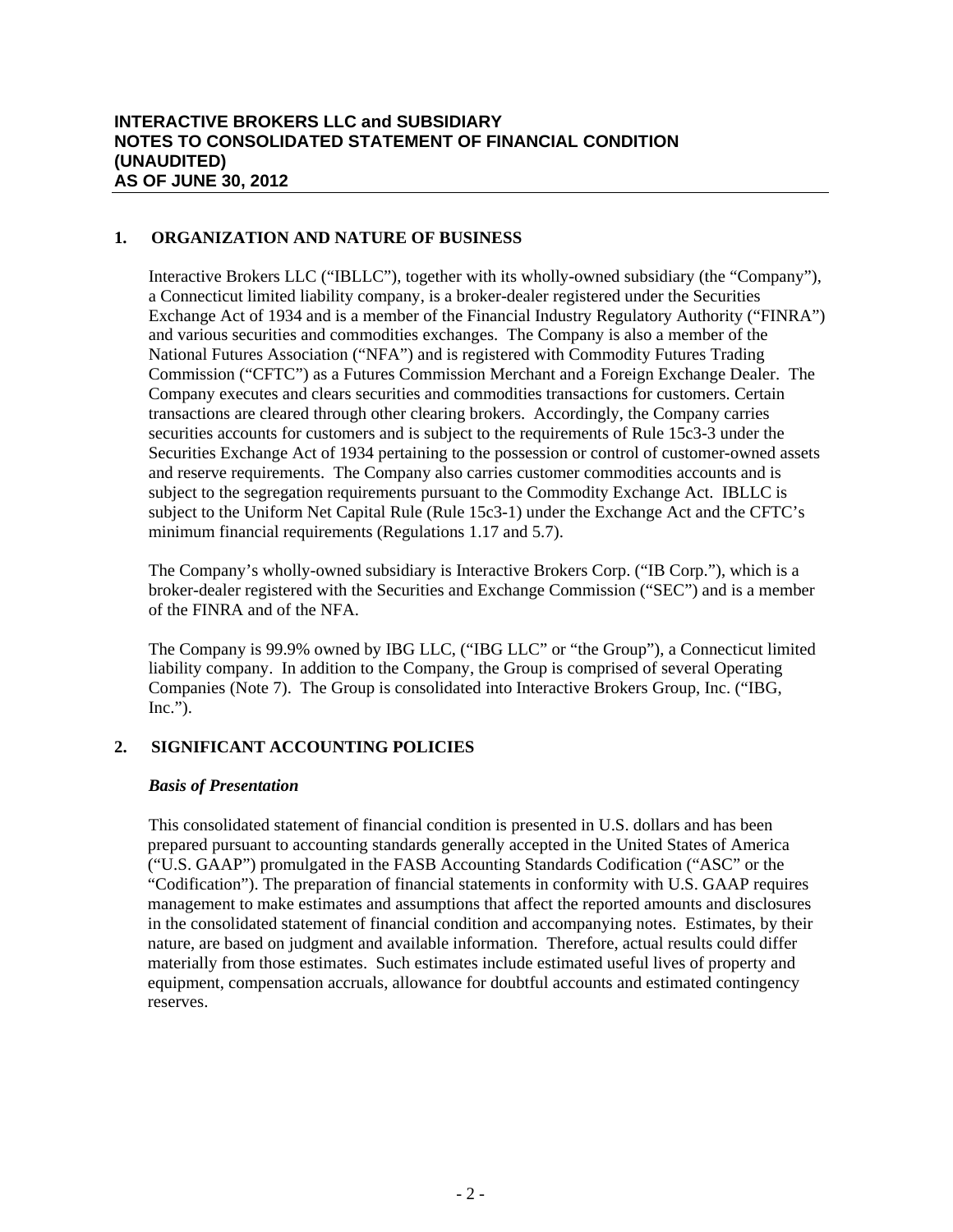### *Fair Value*

At June 30, 2012, substantially all of the Company's assets and liabilities, including financial instruments, were carried at fair value based on market prices, as published by exchanges and clearinghouses, or were assets which are short-term in nature and were carried at amounts that approximate fair value.

The Company applies the fair value hierarchy of ASC 820, *Fair Value Measurement*, to prioritize the inputs to valuation techniques used to measure fair value. The hierarchy gives the highest priority to unadjusted quoted prices in active markets for identical assets and liabilities and the lowest priority to unobservable inputs. The three levels of the fair value hierarchy are:

| Level 1 | Unadjusted quoted prices in active markets that are accessible at the<br>measurement date for identical, unrestricted assets or liabilities;                                     |
|---------|----------------------------------------------------------------------------------------------------------------------------------------------------------------------------------|
| Level 2 | Quoted prices in markets that are not considered to be active or financial<br>instruments for which all significant inputs are observable, either directly<br>or indirectly; and |
| Level 3 | Prices or valuations that require inputs that are both significant to fair                                                                                                       |

value measurement and unobservable.

In determining fair value, all financial instruments, except currency spot and forward contracts and FDIC insured corporate bonds, which are classified as Level 2 financial instruments, are classified within Level 1 of the fair value hierarchy. Level 1 financial instruments, which are valued using quoted market prices as published by exchanges and clearing houses or otherwise broadly distributed in active markets, include U.S. government obligations which are included in cash and securities – segregated for regulatory purposes and in deposits with clearing organization in the consolidated statement of financial condition. FDIC insured corporate bonds are included in cash and securities segregated for regulatory purposes, while currency spot and forward contracts are included in receivables from and payables to brokers, dealers and clearing organizations.

# *Principles of Consolidation*

The consolidated statement of financial condition includes the accounts of the Company and its wholly-owned subsidiary. The Company's policy is to consolidate all entities of which it owns more than 50% unless it does not have control. All inter-company balances and transactions have been eliminated. Pursuant to ASC 860, *Transfers and Servicing* and ASC 810, *Consolidations*, the Company would also consolidate any Variable Interest Entities ("VIEs") of which it is the primary beneficiary. At June 30, 2012, the Company did not have any interests in VIEs.

At June 30, 2012, \$18,896,295 of assets and \$8,442,945 of liabilities were attributable to a consolidated subsidiary. The stockholder's equity of this subsidiary was \$10,453,350 at June 30, 2012.

### *Cash and Cash Equivalents*

The Company defines cash equivalents as short-term, highly liquid securities and cash deposits with original maturities of three months or less.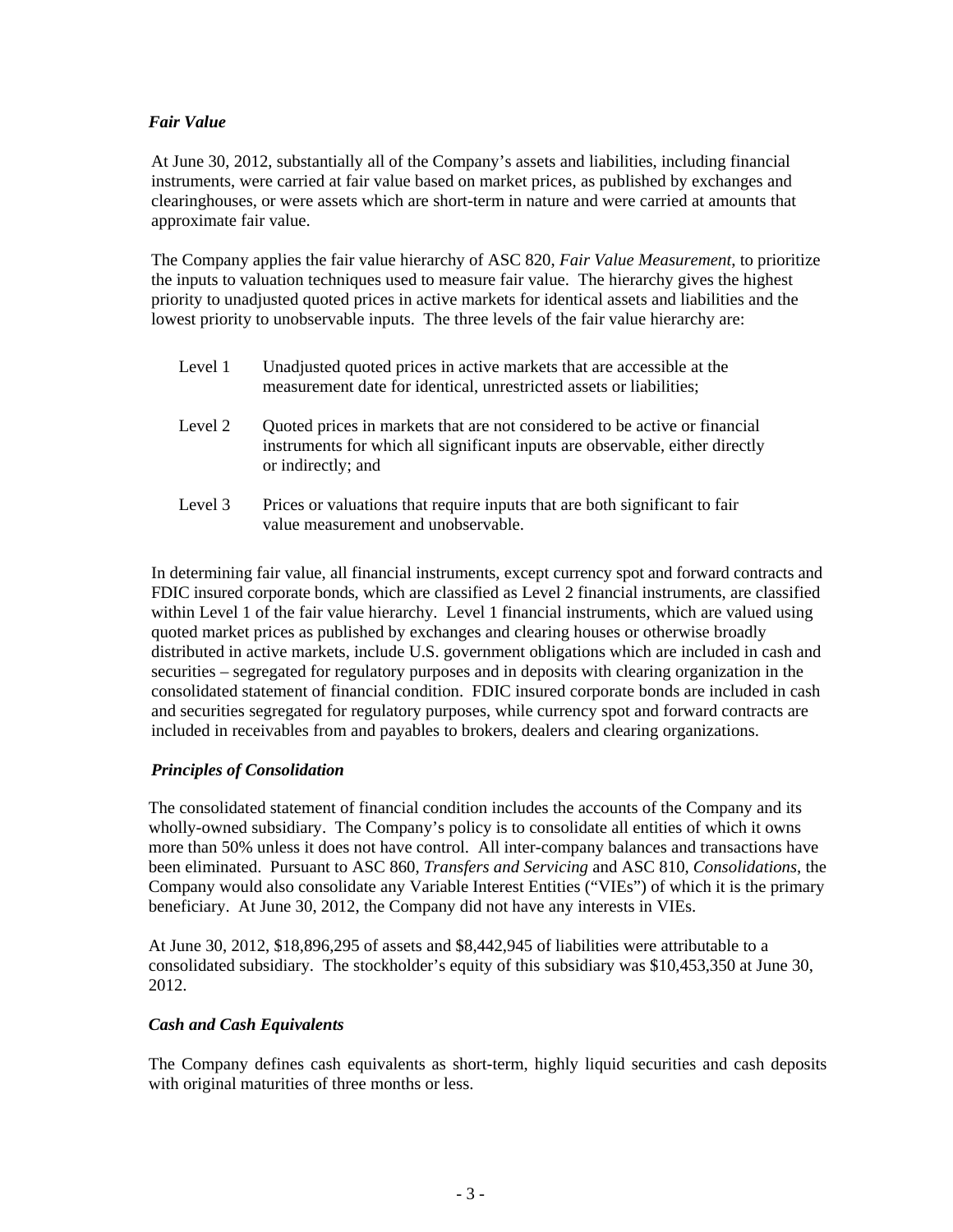### *Cash and Securities — Segregated for Regulatory Purposes*

The Company is obligated by rules mandated by its primary regulators including the SEC and the CFTC to segregate or set aside cash or qualified securities to satisfy such regulations, which regulations have been promulgated to protect customer assets. In addition, the Company is a member of various clearing organizations at which cash or securities are deposited as required to conduct day-to-day clearance activities. The Company maintains segregated accounts at major money-center banks. At June 30, 2012, the Company had more than 10% of its total cash and cash equivalents at one of these banks.

### *Securities Borrowed and Securities Loaned*

Securities borrowed and securities loaned are recorded at the amount of cash collateral advanced or received. Securities borrowed transactions require the Company to provide the counterparty with collateral which may be in the form of cash, letters of credit or other securities. With respect to securities loaned, the Company receives collateral which may be in the form of cash or other securities in an amount generally in excess of the fair value of the securities loaned.

The Company monitors the market value of securities borrowed and loaned on a daily basis, with additional collateral obtained or refunded as required contractually. Receivables and payables with the same counterparty are not offset in the consolidated statement of financial condition.

## *Securities Purchased Under Agreements to Resell and Securities Sold Under the Agreements to Repurchase*

Securities purchased under agreements to resell and securities sold under agreements to repurchase are treated as collateralized financing transactions and are carried at contract value, plus accrued interest, which approximates fair value. The Company's policy is to obtain possession of collateral, with a market value equal to or in excess of the principal amount loaned under resale agreements. To ensure that the fair value of the underlying collateral remains sufficient, this collateral is valued daily with additional collateral obtained or excess collateral returned, as permitted through contractual provisions.

Securities received as collateral consisted of U.S. Treasury notes. In the normal course of business, these securities have been deposited with a clearing organization, and segregated for regulatory purposes.

### *Financial Instruments*

### *Deposits with Clearing Organization*

Deposits with clearing organization consist of securities which have been placed with a clearing organization in the normal course of business. These securities consisted of U.S. Treasury bills, carried at fair value. These transactions are recorded on a trade date basis. At June 30, 2012, the Company had \$2,099,831 in U.S. Treasury bills that were pledged with the Company's clearing organization.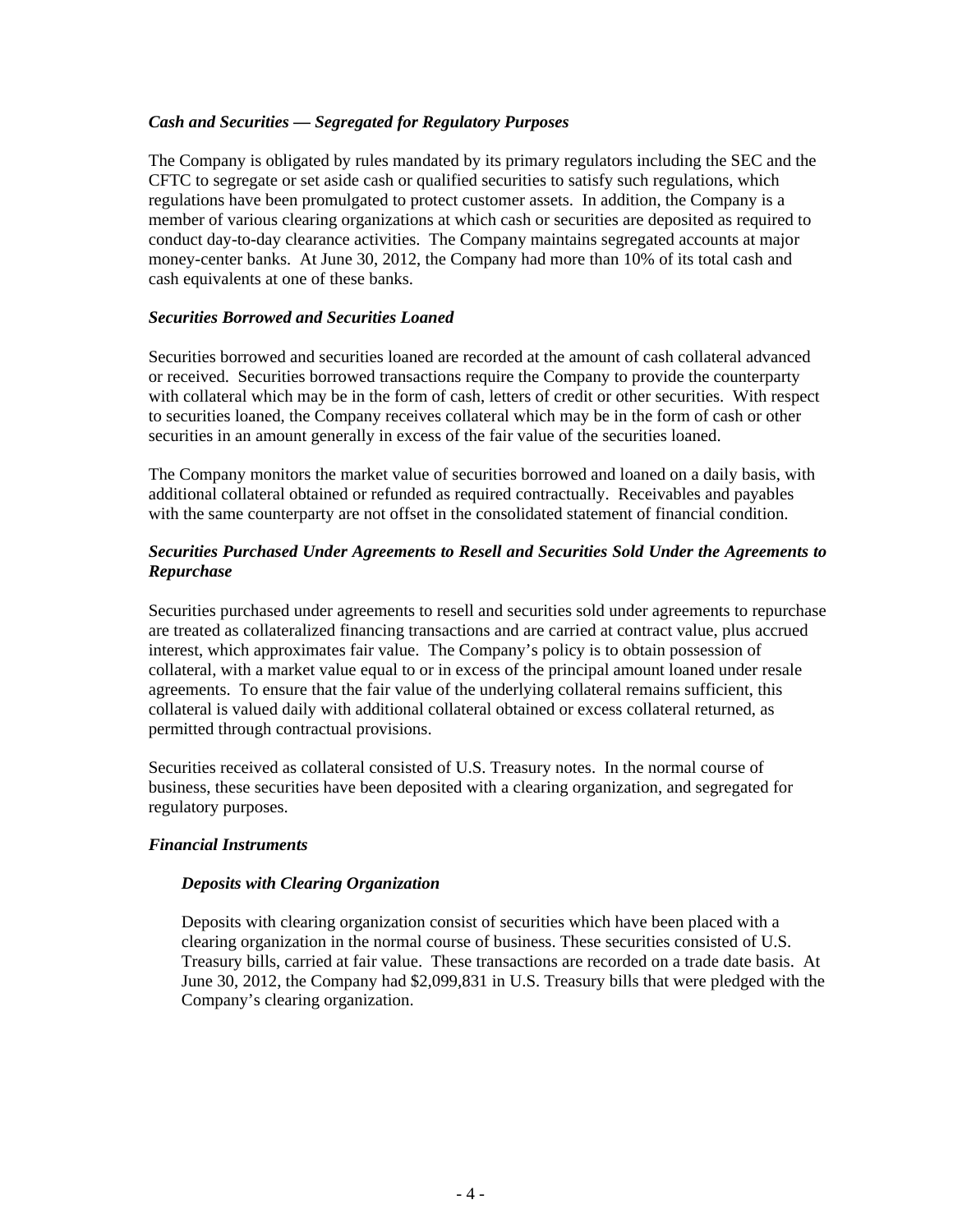### *Currency Spot and Forward Contracts*

The Company enters into currency forward contracts for customer funds denominated in foreign currencies to obtain U.S. dollars, with a locked-in rate of return, to make bank deposits denominated in U.S. dollars to satisfy regulatory segregation requirements and on behalf of its affiliates. A currency forward contract is an agreement to exchange a fixed amount of one currency for a specified amount of a second currency at the outset and at completion of the swap term. Interest rate differences, between currencies, are captured in the contractual swap rates. The Company also executes currency spot contracts on behalf of its customers and affiliates. These currency spot and forward transactions are recorded on a trade date basis at fair value based on quoted market prices. Included in the receivables from, and in payables to brokers, dealers and clearing organizations are \$50,915,944 and \$24,038,989 respectively, which represent unsettled amounts of currency spot and forward contracts at June 30, 2012.

### *Foreign Currency Translation*

Foreign currency denominated assets and liabilities are translated into U.S. dollars at the year-end exchange rates. Foreign currency denominated revenues and expenses are translated at the exchange rates in effect at the transaction dates.

### *Customer Receivables and Payables*

Customer securities transactions are recorded on a settlement date basis and customer commodities transactions are recorded on a trade date basis. Receivables from and payables to customers include amounts due on cash and margin transactions, including futures contracts transacted on behalf of the Company's customers. Securities owned by customers, including those that collateralize margin or other similar transactions, are not reflected on the consolidated statement of financial condition.

Receivables from institutional non-cleared customers and payables for execution and clearing fees and expenses are recorded as fees receivables and fees payable, which are included in other assets and accounts payable, accrued expenses and other liabilities on the consolidated statement of financial condition, respectively.

### *Receivables from and Payables to Brokers, Dealers and Clearing Organizations*

Receivables from brokers, dealers and clearing organizations include amounts receivable for securities not delivered by the Company to the purchaser by the settlement date ("fails-to-deliver") and margin deposits. Payables to brokers, dealers and clearing organizations include amounts payable for securities not received by the Company from a seller by the settlement date ("fails-toreceive"). Receivables and payables to brokers, dealers and clearing organizations also include amounts related to futures contracts executed on behalf of the Company's customers as well as net payables and receivables from unsettled trades.

### *Stock-Based Compensation*

The Company follows ASC 718, *Compensation—Stock Compensation*, to account for its stock-based compensation plans. ASC 718 requires all share-based payments to employees to be recognized in the financial statements using a fair value-based method. As a result, the Company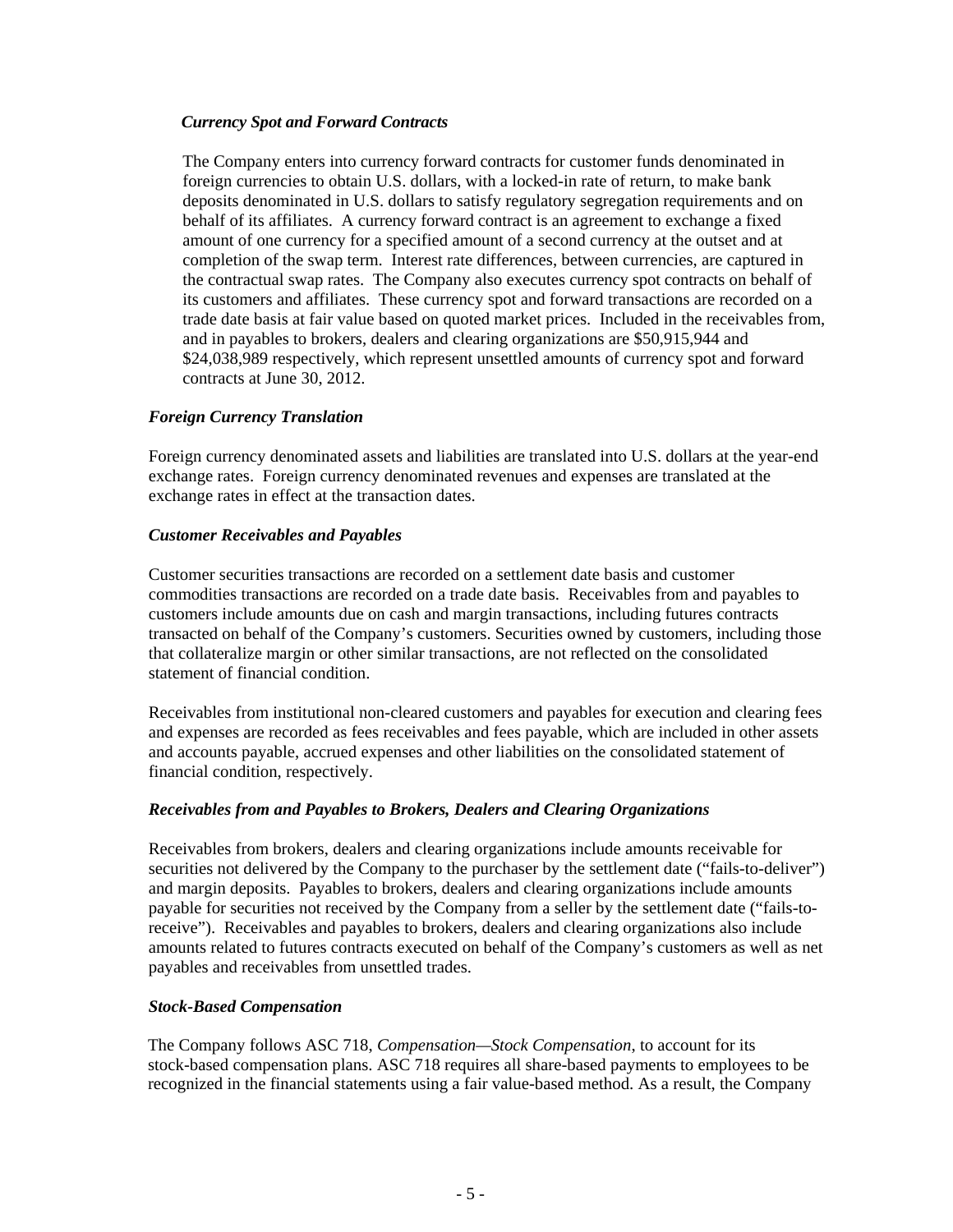expenses the fair value of stock granted to employees, generally 50% in the year of grant in recognition of plan forfeiture provisions (described below) and the remaining 50% over the related vesting period utilizing the "graded vesting" method permitted under ASC 718-10. In the case of "retirement eligible" employees (those employees older than 59), 100% of share awards are expensed when granted.

Shares granted under the ROI Unit Stock Plan and the Stock Incentive Plan are subject to forfeiture in the event an employee ceases employment with the Company. The plans provide that employees who discontinue employment with the Company without cause and continue to meet the terms of the plans' post-employment provisions will forfeit 50% of unvested previously granted shares unless the employee is over the age of 59, in which case the employee would be eligible to receive 100% of unvested shares previously granted.

### *Property and Equipment*

Property and equipment, which is a component of other assets, consist primarily of computer equipment, leasehold improvements, and office furniture and equipment. Property and equipment are reported at historical cost, net of accumulated depreciation and amortization. Additions and improvements that extend the lives of assets are capitalized, while expenditures for repairs and maintenance are expensed as incurred. Depreciation and amortization are computed using the straight-line method. Equipment is depreciated over the estimated useful lives of the assets, while leasehold improvements are amortized over the lesser of the estimated economic useful life of the asset or the term of the lease. Computer equipment is depreciated over three to five years and office furniture and equipment are depreciated over five to seven years. Property and equipment costs are included in other assets in the consolidated statement of financial condition.

### *Income Taxes*

The Company accounts for income taxes in accordance with ASC 740, *Income Taxes*, which requires the recognition of tax benefits or expenses on the temporary differences between the financial reporting and tax bases of assets and liabilities, including the accounting for uncertainty of income tax positions and for deferred tax assets reported in financial statements, prescribing a "more likely than not" threshold and measurement attribute for recognition in the financial statements of an asset or liability resulting from a tax position taken or expected to be taken in an income tax return.

IBLLC operates in the United States as a limited liability company that is treated as a partnership for U.S. federal income tax purposes. Accordingly, IBLLC's income is not subject to U.S. federal income taxes. Taxes related to income earned by partnerships represent obligations of the individual partners.

### *Recently Issued Accounting Pronouncements*

Subsequent to the adoption of the ASC, the FASB will issue Accounting Standards Updates ("ASUs") as the means to add to or delete from, or otherwise amend the ASC. In 2012, prior to the issuance of the Company's consolidated statement of financial condition, ASUs 2012-01 and 2012-02 have been issued. Following is a summary of recently issued ASUs that may affect the Company's consolidated statement of financial condition: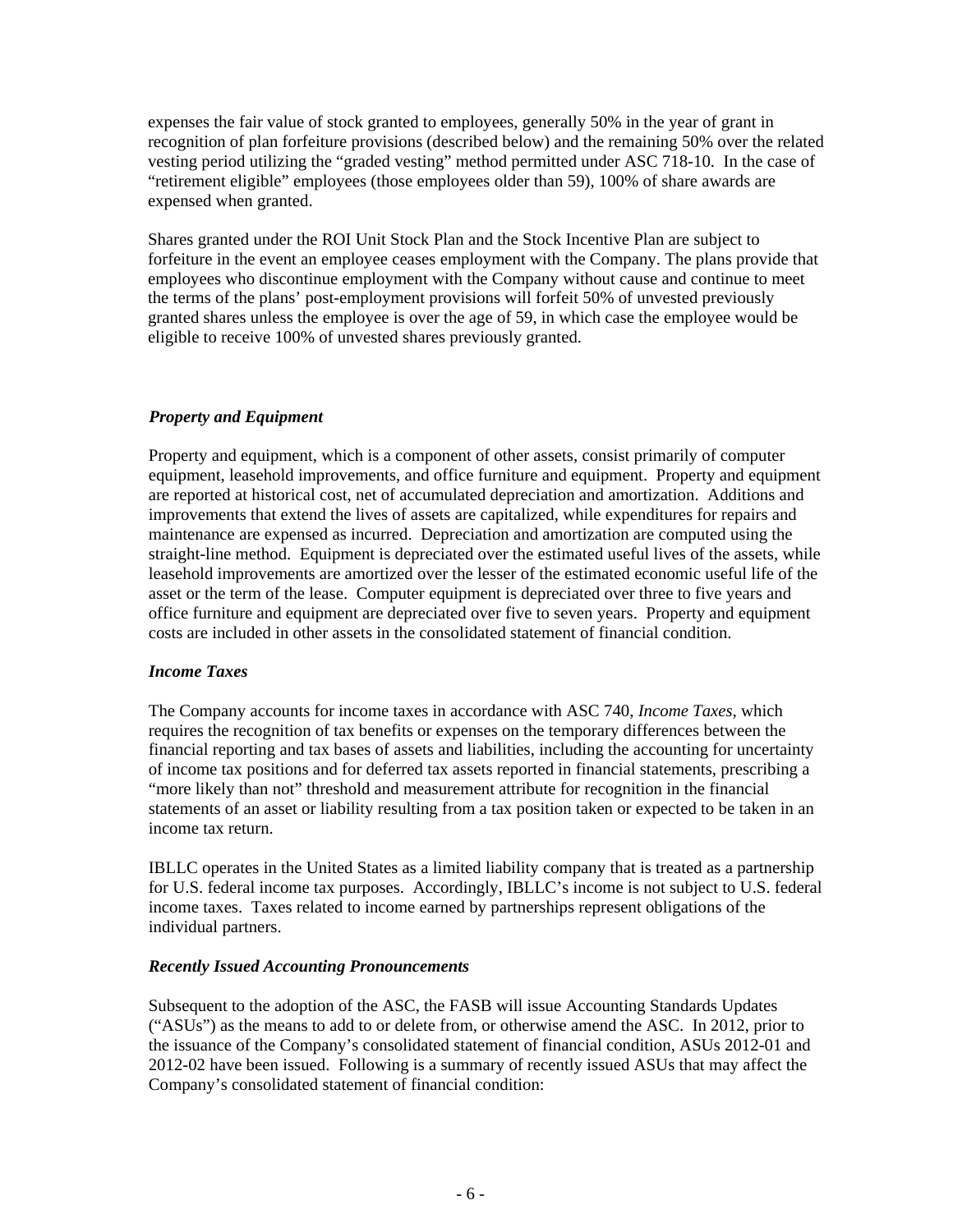|             | <b>Affects</b>                                                                                                                                   | <b>Status</b>                                                                                                                                                  |
|-------------|--------------------------------------------------------------------------------------------------------------------------------------------------|----------------------------------------------------------------------------------------------------------------------------------------------------------------|
| ASU 2011-03 | <i>Transfers and Servicing (Topic 860)</i> - Reconsideration of<br><b>Effective Control for Repurchase Agreements</b>                            | Fiscal years, and interim periods<br>within those fiscal years, beginning<br>after December 15, 2011. Early<br>application is not permitted.                   |
| ASU 2011-04 | Fair Value Measurement (Topic 820) - Amendments to<br>Achieve Common Fair Value Measurement and Disclosure<br>Requirements in U.S. GAAP and IFRS | To be applied prospectively for<br>interim and annual periods beginning<br>after December 15, 2011. Early<br>adoption is not permitted for public<br>entities. |
| ASU 2011-08 | <i>Intangibles - Goodwill and Other (Topic 350) - Testing</i><br>Goodwill for Impairment                                                         | Effective for fiscal years beginning<br>after December 15, 2011. Early<br>adoption is permitted.                                                               |
| ASU 2011-11 | <i>Balance Sheet (Topic 210): Disclosures about Offsetting Assets</i><br>and Liabilities                                                         | Effective for fiscal years beginning<br>on or after January 1, 2013.<br>Retrospective disclosures for<br>comparative periods presented will<br>be required.    |
| ASU 2012-02 | Intangibles - Goodwill and Other (Topic 350): Testing<br>Indefinite-Lived Intangible Assets for Impairment                                       | Effective for fiscal years beginning<br>after September 15, 2012. Early<br>adoption is permitted.                                                              |

Adoption of those ASUs that will become effective prior to the issuance of the Company's consolidated statement of financial condition will not have a material effect on the consolidated statement of financial condition. Management is assessing the potential impact on the Company's consolidated statement of financial condition of adopting ASUs that will become effective in the future.

### **3. BROKERAGE ACTIVITIES AND RELATED RISKS**

Brokerage activities expose the Company to credit and currency risks. These risks are managed in accordance with established risk management policies and procedures adopted by the Company. Management has established a risk management process that includes:

- A regular review of the risk management process by the executive management as part of their oversight role;
- Defined risk management policies and procedures supported by a rigorous analytic framework; and
- Articulated risk tolerance levels as defined by executive management that are regularly reviewed to ensure that the Company's risk-taking is consistent with its business strategy, capital structure, and current and anticipated market conditions.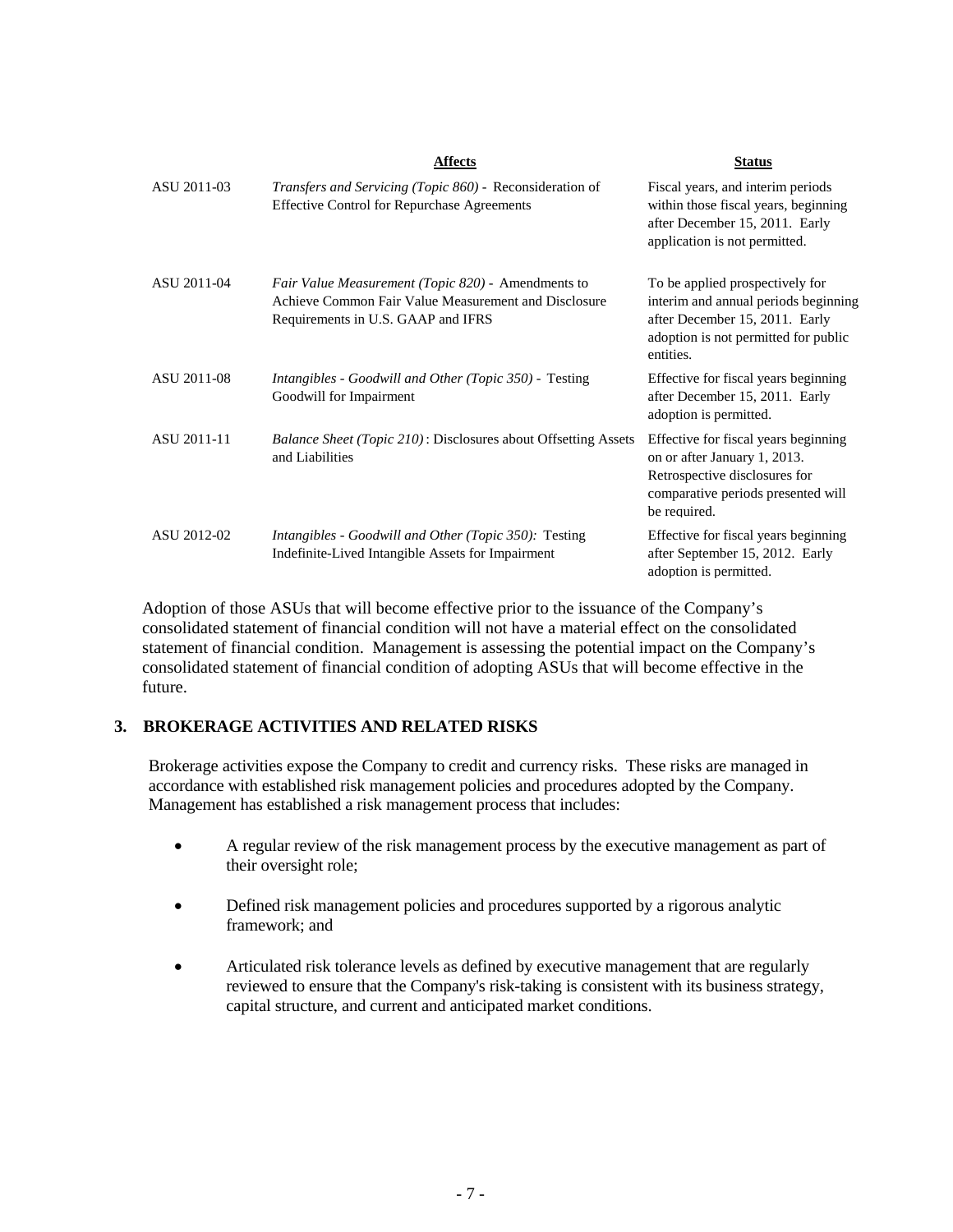### *Credit Risk*

The Company is exposed to risk of loss if a counterparty or issuer fails to perform its obligations under contractual terms ("default risk"). Both cash instruments and derivatives expose the Company to default risk. The Company's credit risk is limited in that substantially all of the contracts entered into are settled directly at securities and commodities clearing houses and a small portion is settled through member firms and banks with substantial financial and operational resources. The Company has established policies and procedures for reviewing and establishing limits for credit exposure, maintaining collateral, and continually assessing the creditworthiness of counterparties.

In the normal course of business, the Company executes, settles and finances various customer securities transactions. Execution of these transactions includes the purchase and sale of securities by the Company that exposes the Company to default risk arising from the potential that customers or counterparties may fail to satisfy their obligations. In these situations, the Company may be required to purchase or sell financial instruments at unfavorable market prices to satisfy obligations to other customers or counterparties. The Company seeks to control the risks associated with its customer margin activities by requiring customers to maintain collateral in compliance with regulatory and internal guidelines.

Liabilities to other brokers and dealers related to unsettled transactions (i.e., securities failed-toreceive) are recorded at the amount for which the securities were purchased, and are paid upon receipt of the securities from other brokers or dealers. In the case of aged securities failed-to-receive, the Company may purchase the underlying security in the market and seek reimbursement for losses from the counterparty.

The Company enters into securities purchased under agreements to resell and securities sold under agreements to repurchase transactions ("reverse repos" and "repos", respectively) in addition to securities borrowing and lending arrangements, all of which may result in credit exposure in the event the counterparty to a transaction is unable to fulfill its contractual obligations. In accordance with industry practice, repos are collateralized by securities with a market value in excess of the obligation under the contract. Similarly, securities borrowed and loaned agreements are collateralized by deposits of cash or securities. The Company attempts to minimize credit risk associated with these activities by monitoring collateral values on a daily basis and requiring additional collateral to be deposited with or returned to the Company as permitted under contractual provisions.

### *Currency Risk*

Currency risk arises from the possibility that fluctuations in foreign exchange rates will impact the value of financial instruments. Exchange rate contracts may include cross-currency swaps and currency futures contracts. Currency swaps are agreements to exchange future payments in one currency for payments in another currency. These agreements are used to effectively convert assets or liabilities denominated in different currencies. Currency forward contracts are contracts for delayed delivery of currency at a specified future date. The Company uses currency forward contracts to manage the levels of its non-U.S. dollar currency balances to hedge its global exposure.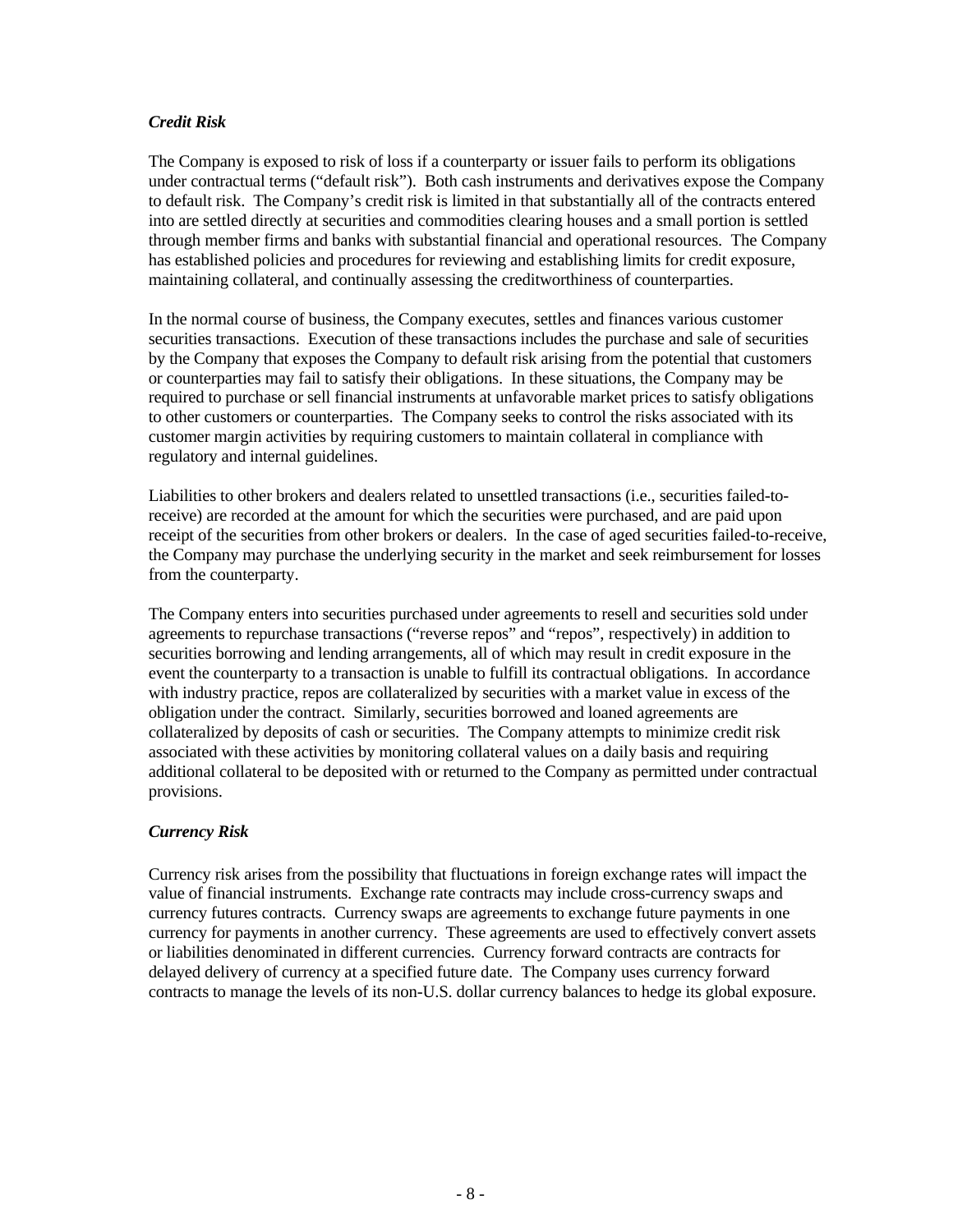### *Concentrations of Credit Risk*

The Company's exposure to credit risk associated with its brokerage and other activities is measured on an individual counterparty basis, as well as by groups of counterparties that share similar attributes. Concentrations of credit risk can be affected by changes in political, industry or economic factors. To reduce the potential for risk concentration, credit limits are established and monitored in light of changing counterparty and market conditions. As of June 30, 2012, the Company did not have any concentrations of credit risk.

### *Off-balance Sheet Risks*

The Company may be exposed to a risk of loss not reflected in the consolidated statement of financial condition for currency forward contracts, which represent obligations of the Company to settle at contracted prices, which may require repurchase or sale in the market at prevailing prices. Accordingly, these transactions result in off-balance sheet risk as the Company's cost to liquidate such futures contracts may exceed the amounts reported in the Company's consolidated statement of financial condition.

### **4. FAIR VALUE**

The following tables set forth, by level within the fair value hierarchy (Note 2), financial assets and liabilities, at fair value as of June 30, 2012. As required by ASC 820, assets and liabilities are classified in their entirety based on the lowest level of input that is significant to the fair value measurement.

|                                                              | Financial Assets, At Fair Value as of June 30, 2012 |                                                          |                  |         |     |                 |
|--------------------------------------------------------------|-----------------------------------------------------|----------------------------------------------------------|------------------|---------|-----|-----------------|
|                                                              | Level 1                                             | <b>Level 2</b>                                           |                  | Level 3 |     | Total           |
| Securities segregated for regulatory purposes                | \$1,847,310,414                                     | S                                                        | \$<br>79.975.858 |         |     | \$1,927,286,272 |
| Deposits with clearing organization                          | 2,099,831                                           |                                                          |                  |         |     | 2,099,831       |
| Receivables from brokers, dealers and clearing organizations |                                                     |                                                          | 50.915.944       |         |     | 50,915,944      |
|                                                              | \$1,849,410,245                                     | 130,891,802                                              |                  |         |     | \$1,980,302,047 |
|                                                              |                                                     | Financial Liabilities, At Fair Value as of June 30, 2012 |                  |         |     |                 |
|                                                              | Level 1                                             | <b>Level 2</b>                                           |                  | Level 3 |     | Total           |
| Payables to brokers, dealers and clearing organizations      |                                                     |                                                          | \$<br>24,038,989 |         | \$. | 24,038,989      |
|                                                              |                                                     |                                                          | \$<br>24.038.989 |         |     | 24,038,989      |

# **5. SEGREGATION OF FUNDS AND RESERVE REQUIREMENTS**

As a result of customer activities, IBLLC is obligated by rules mandated by its primary regulators, the SEC and the CFTC to segregate or set aside cash or qualified securities to satisfy such rules which have been promulgated to protect customer assets. In addition, the IBLLC is a member of various clearing organizations at which cash or securities are deposited as required to conduct of day-to-day clearance activities.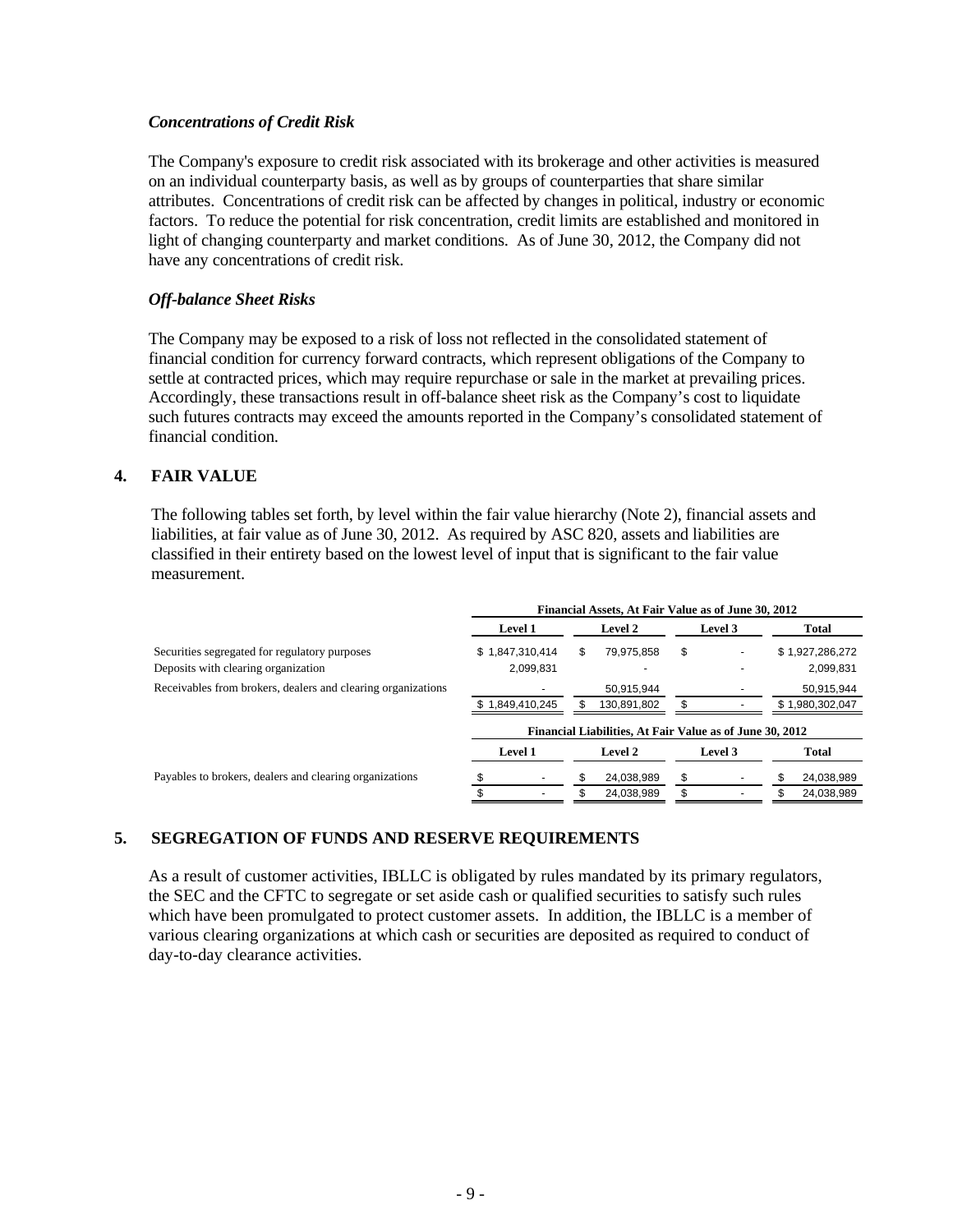| Cash and securities – segregated for regulatory purposes consist of the following: |                |
|------------------------------------------------------------------------------------|----------------|
| Interest bearing cash deposits                                                     | 5,513,406,894  |
| Securities purchased under agreements to resell                                    | 3,515,291,405  |
| U.S. government securities                                                         | 1,847,310,414  |
| FDIC Insured corporate bonds                                                       | 79,975,858     |
|                                                                                    | 10,955,984,571 |
|                                                                                    |                |

In accordance with the Securities Exchange Act of 1934, IBLLC is required to maintain separate bank accounts for the exclusive benefit of customers. At June 30, 2012, IBLLC held cash and securities of \$5,466,882,324 and securities purchased under agreements to resell with a fair value of \$3,497,784,300 to satisfy this requirement.

During the six months ended June 30, 2012, IBLLC performed the computations for the assets in the proprietary accounts of its introducing brokers (commonly referred to as "PAIB") in accordance with the customer reserve computation set forth under SEC Rule 15c3-3 (Customer Protection). At June 30, 2012, IBLLC had segregated \$11,624,876 to satisfy this requirement.

In accordance with the Commodity Exchange Act, IBLLC is required to segregate all monies, securities and property received to margin and to guarantee or secure the trades or contracts of customers in regulated commodities. At June 30, 2012, IBLLC had cash and commodities of \$1,812,760,506, receivables from brokers, dealers and clearing organizations of \$16,455,913 and commodities option contracts with net short market value of (\$87,460,106) segregated to satisfy this requirement. At June 30, 2012, the net market values of long and short commodity option contracts were included in payables to brokers, dealers and clearing organizations.

In accordance with CFTC Regulation 30.7, IBLLC is required to segregate all monies, securities and property received to margin and to guarantee or secure the trades or contracts of customers on foreign boards of trade. At June 30, 2012, IBLLC had cash and securities in the amount of \$149,434,909, receivables from brokers, dealers and clearing organizations of \$337,938,543 and payables to brokers, dealers and clearing organizations of (\$17,296,372) segregated to satisfy this requirement.

NFA Financial Requirements Section 14 requires IBLLC to hold amounts, equal to or in excess of its retail forex obligation, at one or more qualifying institutions in the United States or money center countries (as defined in CFTC Regulation 1.49). NFA authorized IBLLC to utilize its daily securities reserve computations (under SEC rule 15c3-3) to satisfy this requirement.

Pursuant to the requirements of subparagraph  $(k)(2)(i)$  of SEC Rule 15c3-3, IB Corp. has established a special cash account for the exclusive benefit of certain of its customers to fund and pay amounts collected for the payment of expenses on behalf of such customers. At June 30, 2012, \$20,897 was segregated, which was \$16,338 in excess of the requirement.

### **6. NET CAPITAL REQUIREMENTS**

IBLLC is subject to the SEC's Uniform Net Capital Rule (Rule 15c3-1), which requires the maintenance of minimum net capital. IBLLC has elected to use the alternative method permitted by the rule, which requires that IBLLC maintain minimum net capital, as defined, equal to the greater of \$500,000 or 2% of aggregate debit balances arising from customer transactions, as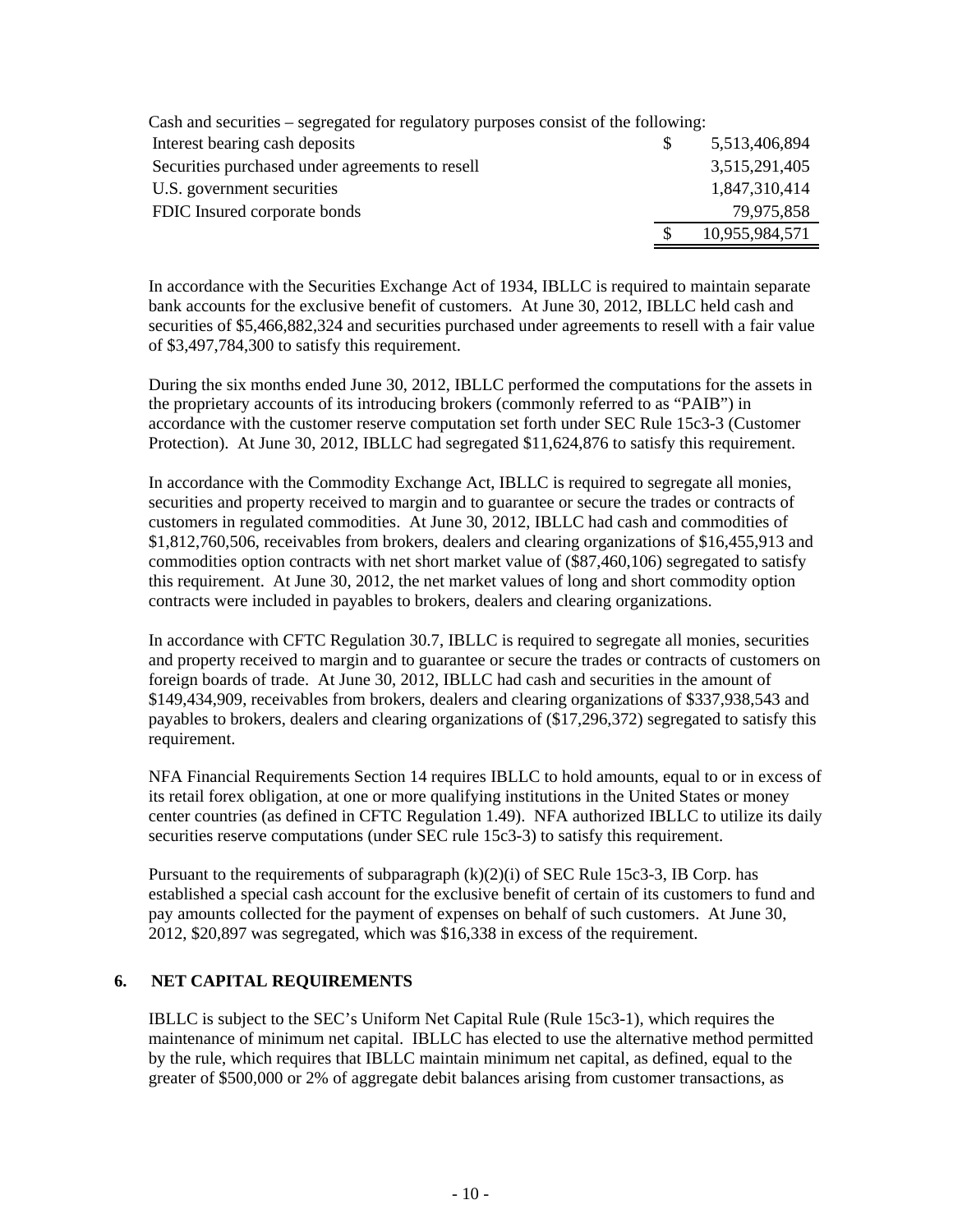defined. IBLLC is also subject to the CFTC's minimum financial requirements (Regulations 1.17 and 5.7), which require that IBLLC maintain minimum net capital, as defined, equal to the greater of \$20,000,000 plus 5% of total retail forex obligation in excess of \$10,000,000 or 8% of the total risk margin requirement for all positions carried in customer and non-customer accounts. The Uniform Net Capital Rule also provides that equity capital may not be withdrawn or cash dividends paid if resulting net capital would be less than 5% of aggregate debits. At June 30, 2012, IBLLC had net capital of \$1,397,619,128, which was \$1,206,425,971 in excess of required net capital of \$191,193,157.

IB Corp. is subject to the regulatory requirements promulgated by the SEC and other regulatory and exchange authorities. Net capital and excess net capital at June 30, 2012 as defined by these regulatory authorities were \$4,796,427 and \$4,233,564, respectively.

# **7. RELATED PARTY TRANSACTIONS**

The Operating Companies, in addition to the Company, are comprised of the following companies: Timber Hill LLC ("THLLC"), Timber Hill Europe AG ("THE"), Timber Hill Canada Company ("THC"), Timber Hill Securities Hong Kong Limited ("THSHK"), Timber Hill Australia Pty Limited ("THA"), Interactive Brokers Canada Inc. ("IBC"), Interactive Brokers (U.K.) Limited ("IBUK"), Interactive Brokers Securities Japan, Inc. ("IBSJ"), Interactive Brokers (India) Private Limited ("IBI"), Interactive Brokers Hungary Kft ("IBH"), Interactive Brokers Financial Products S.A. ("IBFP"), Interactive Brokers Software Services Estonia OU ("IBEST"), Interactive Brokers Software Services Rus ("IBRUS"), IB Exchange Corp. ("IBEC") and Interactive Brokers Brasil Participacoes Ltda. ("IBBH").

IBLLC, IBUK, IBC, IBI and IBSJ are registered broker-dealers in the US, Great Britain, Canada, India and Japan, respectively, and engage in execution and clearing securities services for customers and affiliates. THLLC, THE, THC, THA and THSHK are registered securities dealers in the US, Switzerland, Canada, Australia and Hong Kong, respectively, and trade on a proprietary basis and engage in execution and clearing services for affiliates. IBEST, IBRUS and IBH provide the Group with computer programming services and IBEC holds certain of the Group's strategic investments. IBFP is a securities issuer registered in Germany. IBBH is a Brazilian holding company that was formed to develop the Group's business in Brazil. IBG LLC is the holding company for the group of Operating Companies. These companies share administrative, financial and technological resources, as well as engage in security transactions such as trade execution in the ordinary course of business with the Company.

Affiliate loans and brokerage transaction receivables and payables are reported gross. Other affiliate receivables and payables including interest, administrative, consulting and service fees and advances between Operating Companies are netted by operating company.

Included in assets in the consolidated statement of financial condition were the following amounts with related parties at June 30, 2012:

| Securities borrowed                                          | \$1,122,960,877 |
|--------------------------------------------------------------|-----------------|
| Receivables from brokers, dealers and clearing organizations | 418,295,320     |
| Receivable from affiliates                                   | 53,069,043      |
| Receivables from customers                                   | 33,092,015      |
| Interest receivable                                          | 963.330         |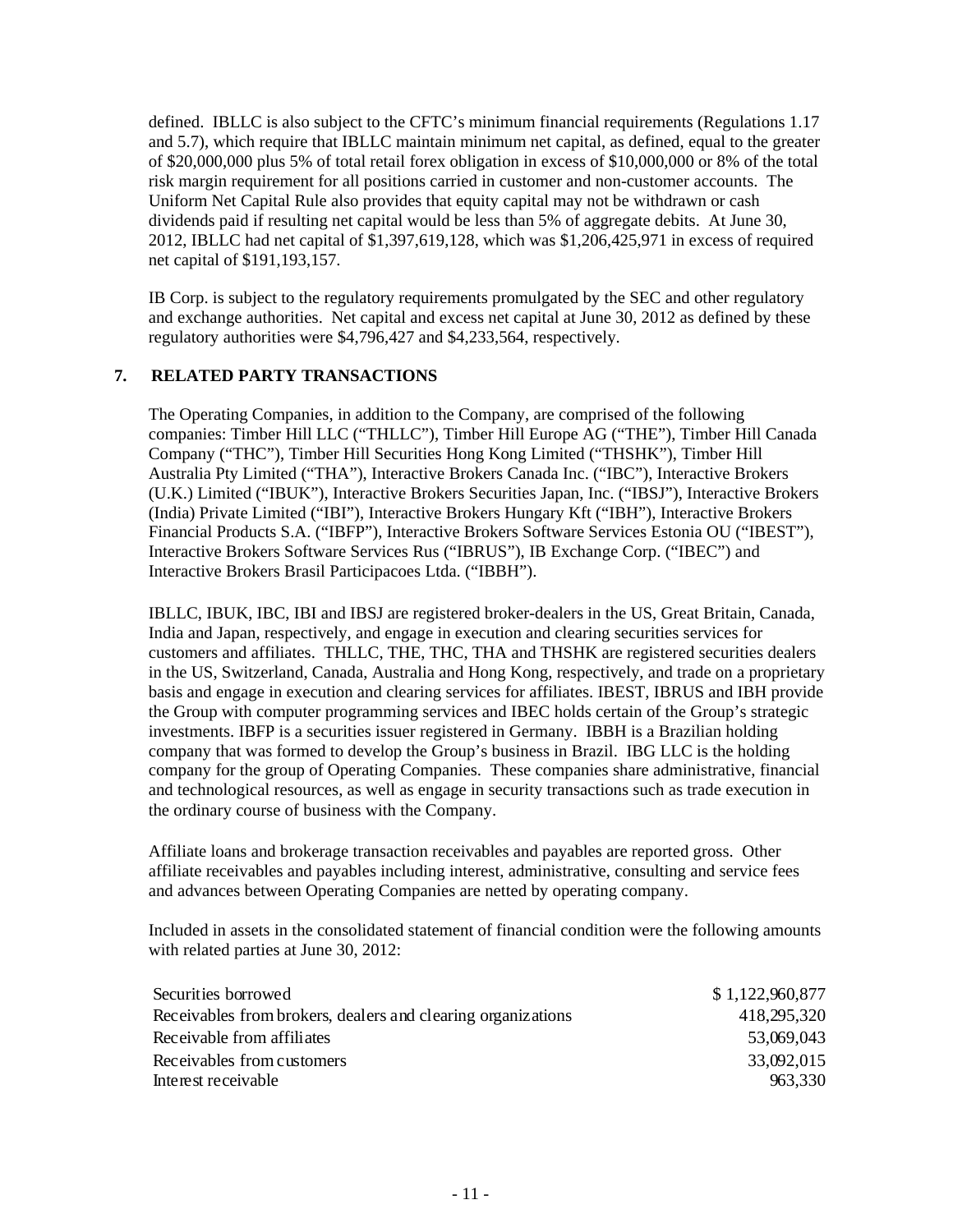Included in liabilities in the consolidated statement of financial condition were the following amounts with related parties at June 30, 2012:

| Securities loaned                                        | \$1,409,297,330 |
|----------------------------------------------------------|-----------------|
| Payable to customers                                     | 349,845,224     |
| Securities sold under agreements to repurchase           | 136,676,815     |
| Payables to brokers, dealers and clearing organizations: | 112,250,726     |
| Payable to affiliates                                    | 47,027,641      |
| Interest payable                                         | 57,800          |

### **8. DEFINED CONTRIBUTION AND EMPLOYEE INCENTIVE PLANS**

### *Defined Contribution Plan*

The Group offers substantially all employees of U.S.-based operating companies who have met minimum service requirements the opportunity to participate in a defined contribution retirement plan qualifying under the provisions of Section 401(k) of the Internal Revenue Code. The general purpose of this plan is to provide employees with an incentive to make regular savings in order to provide additional financial security during retirement. The plan provides for the Company to match 50% of the employees' pretax contribution, up to a maximum of 10% of eligible earnings. The employee is vested in the matching contribution incrementally over six years.

### *Return on Investment Dollar Units ("ROI Dollar Units")*

From 1998 through January 1, 2006, IBG LLC granted all non-member employees ROI Dollar Units, which are redeemable under the amended provisions of the plan, and in accordance with regulations issued by the Internal Revenue Service (Section 409A of the Internal Revenue Code). Upon redemption, the grantee is entitled to accumulated earnings on the face value of the certificate, but not the actual face value. For grants made in 1998 and 1999, grantees may redeem the ROI Dollar Units after vesting on the fifth anniversary of the date of their grant and prior to the tenth anniversary of the date of their grant. For grants made between January 1, 2000 and January 1, 2005, grantees must elect to redeem the ROI Dollar Units upon the fifth, seventh or tenth anniversary date. These ROI Dollar Units will vest upon the fifth anniversary of the date of their grant and will continue to accumulate earnings until the elected redemption date. For grants made on or after January 1, 2006, all ROI Dollar Units shall vest on the fifth anniversary date of their grant and will be automatically redeemed. Subsequent to the IPO, no additional ROI Dollar Units have been or will be granted, and non-cash compensation to employees will consist primarily of grants of shares of IBG, Inc. Class A common stock ("Common Stock") as described below under "2007 Stock Incentive Plan."

As of June 30, 2012, payables to employees of the Company for ROI Dollar Units were \$1,712,877, of which 100% were vested. These amounts are included in accounts payable, accrued expenses and other liabilities in the consolidated statement of financial condition.

### *2007 ROI Unit Stock Plan*

Certain employees of the Company held ROI Dollar Units that entitled each holder thereof to accumulated earnings on the face value of the certificate representing his or her ROI Dollar Units.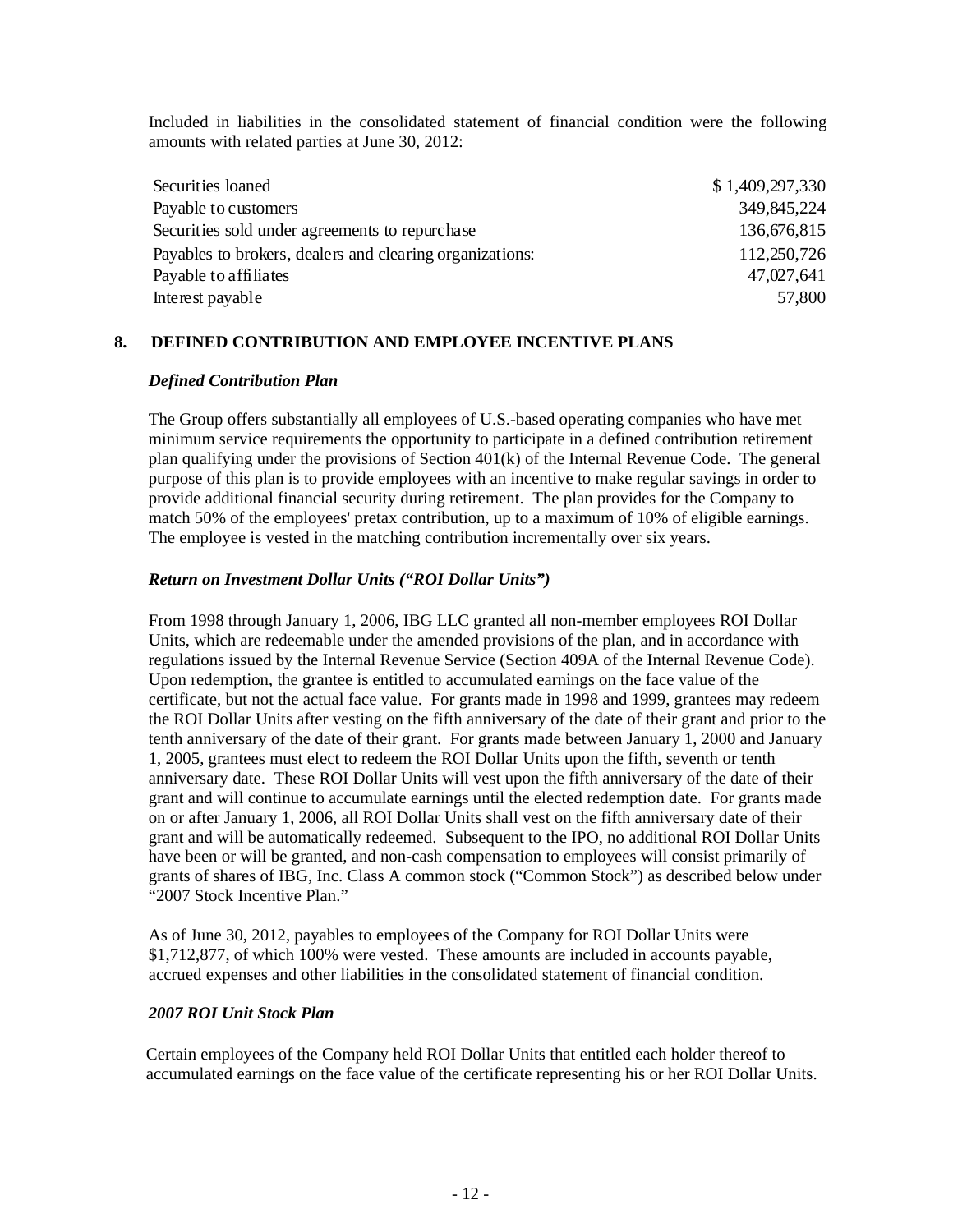Subsequent to the IPO, no additional ROI Dollar Units have been or will be granted. In connection with the IPO, ROI Dollar Units were, at the employee's election, redeemable for cash, as provided for under the ROI Dollar Unit plan, or the accumulated earnings attributable to the ROI Dollar Units as at December 31, 2006 may have been invested in shares of Common Stock pursuant to the Interactive Brokers Group, Inc. 2007 ROI Unit Stock Plan (the "ROI Unit Stock Plan"). All ROI Dollar Units held by employees of the Company that were outstanding as of December 31, 2006 were so invested, and 193,873 shares of restricted Common Stock to be issued to employees of the Company under the ROI Unit Stock Plan have been or will be distributed in accordance with the following schedule, subject to the conditions below:

- 10% on the date of the IPO; and
- an additional 15% on each of the first six anniversaries of the date of the IPO, assuming continued employment with Group companies and compliance with other applicable covenants.

### *2007 Stock Incentive Plan*

Under the Interactive Brokers Group, Inc. 2007 Stock Incentive Plan (the "Stock Incentive Plan"), up to 20.0 million shares of Common Stock may be granted and issued to directors, officers, employees, contractors and consultants of IBG, Inc. and its subsidiaries. The purpose of the Stock Incentive Plan is to promote IBG, Inc.'s long-term financial success by attracting, retaining and rewarding eligible participants.

The Stock Incentive Plan is administered by the Compensation Committee of IBG, Inc.'s Board of Directors. The Compensation Committee has discretionary authority to determine which employees are eligible to participate in the Stock Incentive Plan and establishes the terms and conditions of the awards, including the number of awards granted to each employee and all other terms and conditions applicable to such awards in individual grant agreements. Awards are expected to be made primarily through grants of Common Stock. Stock Incentive Plan awards are subject to issuance over time and may be forfeited upon an employee's termination of employment or violation of certain applicable covenants prior to issuance, unless determined otherwise by the Compensation Committee.

The Stock Incentive Plan provides that, upon a change in control, the Compensation Committee may, at its discretion, fully vest any granted but unissued shares of Common Stock awarded under the Stock Incentive Plan, or provide that any such granted but unissued shares of Common Stock will be honored or assumed, or new rights substituted therefore by the new employer on a substantially similar basis and on terms and conditions substantially comparable to those of the Stock Incentive Plan.

IBG, Inc. granted awards of Common Stock in connection with the IPO and is expected to continue to grant awards on or about December 31 of each year following the IPO to eligible employees as part of an overall plan of equity compensation. Shares of Common Stock are issued to IBG LLC, to be held as Treasury Stock, and are distributable to employees in accordance with the following schedule:

• 10% on the first vesting date, which approximates the anniversary of the IPO; and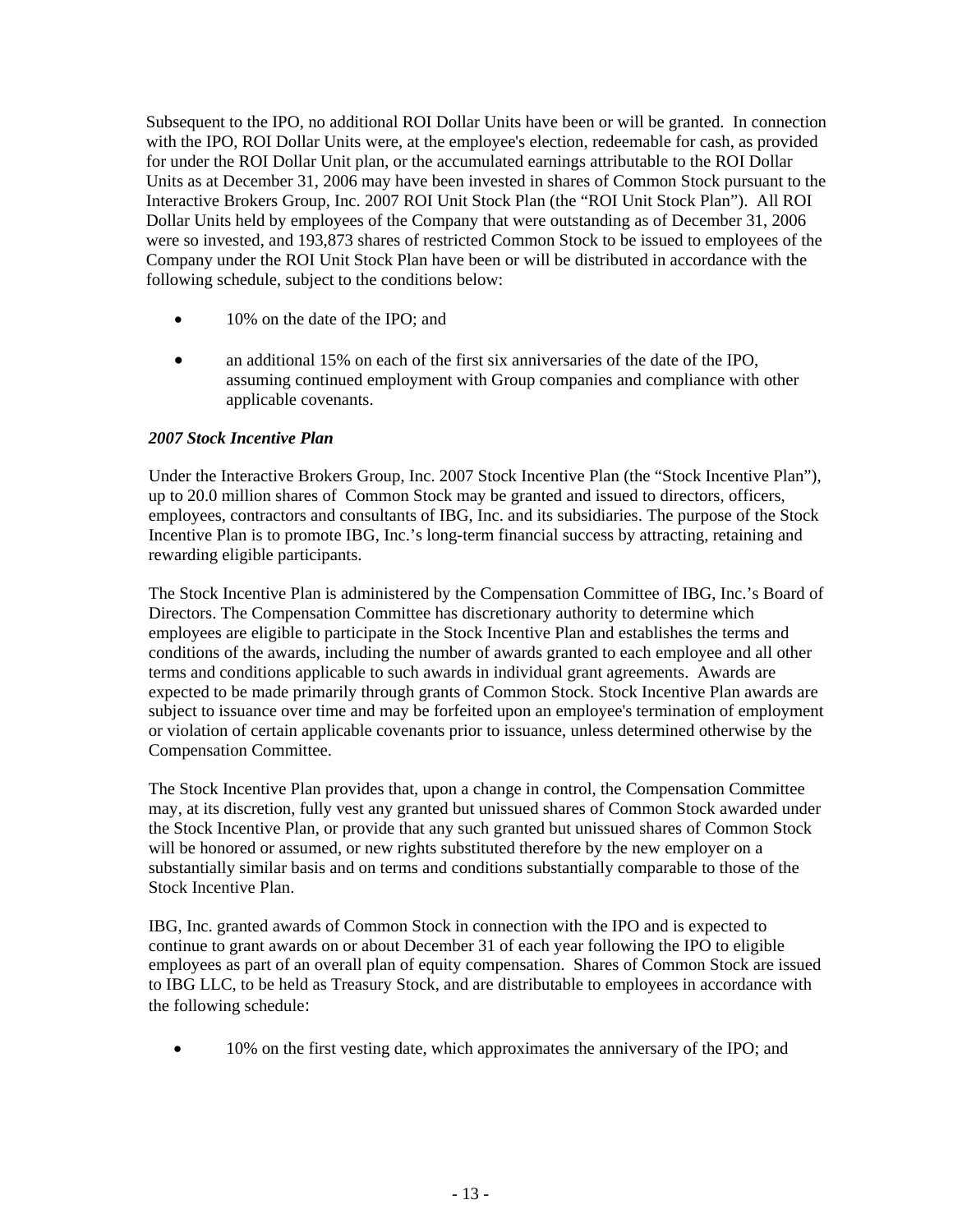• an additional 15% on each of the following six anniversaries of the first vesting, assuming continued employment with IBG Inc. and compliance with non-competition and other applicable covenants.

|                          | 2007 Stock<br><b>Incentive Plan</b><br><b>Shares</b> | 2007 ROI Unit<br><b>Stock Incentive</b><br><b>Plan Shares</b> |
|--------------------------|------------------------------------------------------|---------------------------------------------------------------|
| Balance, January 1, 2012 | 1,934,254                                            | 56,778                                                        |
| Granted                  | 349,624                                              |                                                               |
| Forfeited by employees   | (9,871)                                              |                                                               |
| Distributed to employees | (359,743)                                            | (27,796)                                                      |
| Balance, June 30, 2012   | 1,914,264                                            | 28,982                                                        |

The following is a summary of stock plan share activity as of June 30, 2012:

Estimated future grants under the Stock Incentive Plan are being accrued for ratably during each year under the ASC 718 "Graded Vesting" method.

Shares granted under the ROI Unit Stock Plan and the Stock Incentive Plan are subject to forfeiture in the event an employee ceases employment with the Company. The plans provide that employees who discontinue employment with the Company without cause and continue to meet the terms of the plans' post-employment provisions will forfeit 50% of unvested previously granted shares unless the employee is over the age of 59, in which case the employee would be eligible to receive 100% of unvested shares previously granted. Distributions of remaining shares to former employees will occur annually following the anniversary of the discontinuation of employment over a five (5) year vesting schedule, 12.5% in each of the first four years and 50% in the fifth year. Through June 30, 2012, a total of 11,025 shares have been distributed under these post-employment provisions. These distributions are included in the Stock Plans activity tables above.

### **9. PROPERTY AND EQUIPMENT**

Property and equipment, which are included in other assets in the consolidated statement of financial condition, are comprised of leasehold improvements, computer equipment, computer software and office furniture and equipment. At June 30, 2012 property and equipment consisted of:

|                                                  | June 30, 2012 |                |  |
|--------------------------------------------------|---------------|----------------|--|
| Leasehold improvements                           | S             | 15,286,144     |  |
| Computer equipment                               |               | 9,961,773      |  |
| Computer software                                |               | 563,582        |  |
| Office furniture and equipment                   |               | 3,609,113      |  |
|                                                  |               | 29,420,612     |  |
| Less - accumulated depreciation and amortization |               | (18, 183, 545) |  |
| Property and equipment, net                      | S             | 11,237,067     |  |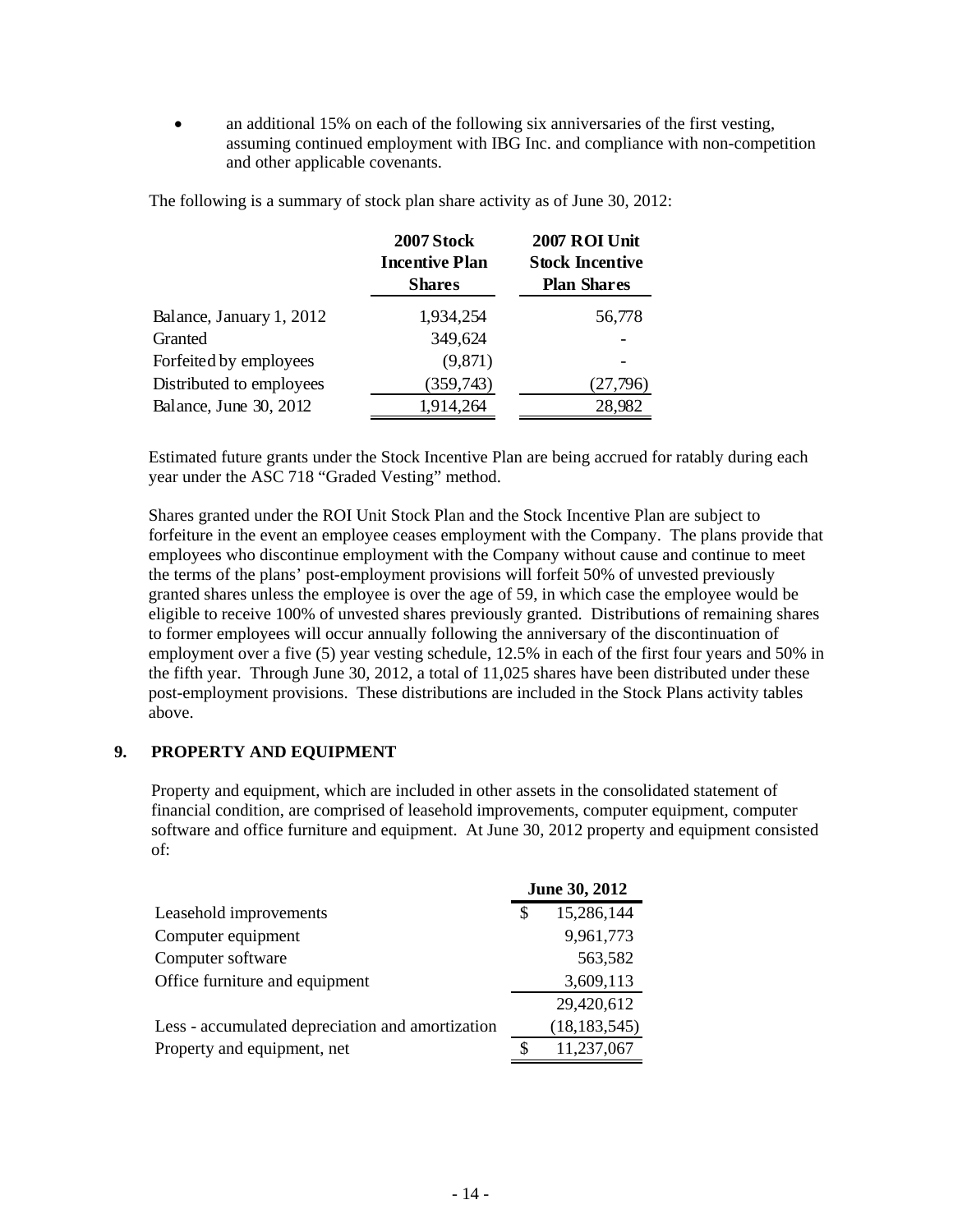### **10. COMMITMENTS, CONTINGENCIES AND GUARANTEES**

### *Litigation*

The Company is subject to certain pending and threatened legal actions which arise out of the normal course of business. Litigation is inherently unpredictable, particularly in proceedings where claimants seek substantial or indeterminate damages, or which are in their early stages. The Company cannot predict with certainty the actual loss or range of loss related to such legal proceedings, the manner in which they will be resolved, the timing of final resolution or the ultimate settlement. Consequently, the Company cannot estimate losses or ranges of losses related to such legal matters, even in instances where it is reasonably possible that a future loss will be incurred. Although the results of legal actions cannot be predicted with certainty, it is the opinion of management that the resolution of these actions is not expected to have a material adverse effect, if any, on our business or financial condition, but may have a material impact on the results of operations for a given period.

On February 3, 2010, Trading Technologies International, Inc. ("Trading Technologies") filed a complaint, in the United States District Court for the Northern District of Illinois Eastern Division, against Interactive Brokers Group, Inc., IBG LLC, IBG Holdings LLC and IBLLC. Thereafter, Trading Technologies dismissed Interactive Brokers Group, Inc. and IBG Holdings LLC from the case, leaving only IBG LLC and IBLLC as defendants ("Defendants"). The operative complaint, as amended, alleges that the Defendants have infringed and continue to infringe twelve U.S. patents held by Trading Technologies. Trading Technologies is seeking, among other things, unspecified damages and injunctive relief. The case is in the early stages and discovery has yet to begin. While it is too early to predict the outcome of the matter, we believe we have meritorious defenses to the allegations made in the complaint and intend to defend ourselves vigorously against them. However, litigation is inherently uncertain and there can be no guarantee that the Company will prevail or that the litigation can be settled on favorable terms.

The Company accounts for potential losses related to litigation in accordance with ASC 450, *Contingencies*. As of June 30, 2012, reserves provided for potential losses related to litigation matters were not material.

### *Guarantees*

The Company provides guarantees to securities and futures clearinghouses and exchanges which meet the accounting definition of a guarantee under ASC 460, *Guarantees* Under the standard membership agreement, members are required to guarantee the performance of other members. Under the agreements, if another member becomes unable to satisfy its obligations to the clearinghouse, other members would be required to meet shortfalls. In the opinion of management, the Company's liability under these arrangements is not quantifiable and could exceed the cash and securities it has posted as collateral. However, the potential for the Company to be required to make payments under these arrangements is remote. Accordingly, no contingent liability is carried in the consolidated statement of financial condition for these arrangements.

In connection with its retail brokerage business, the Company performs securities and commodities execution, clearance and settlement on behalf of its customers for whom it commits to settle trades submitted by such customers with the respective clearing houses. If a customer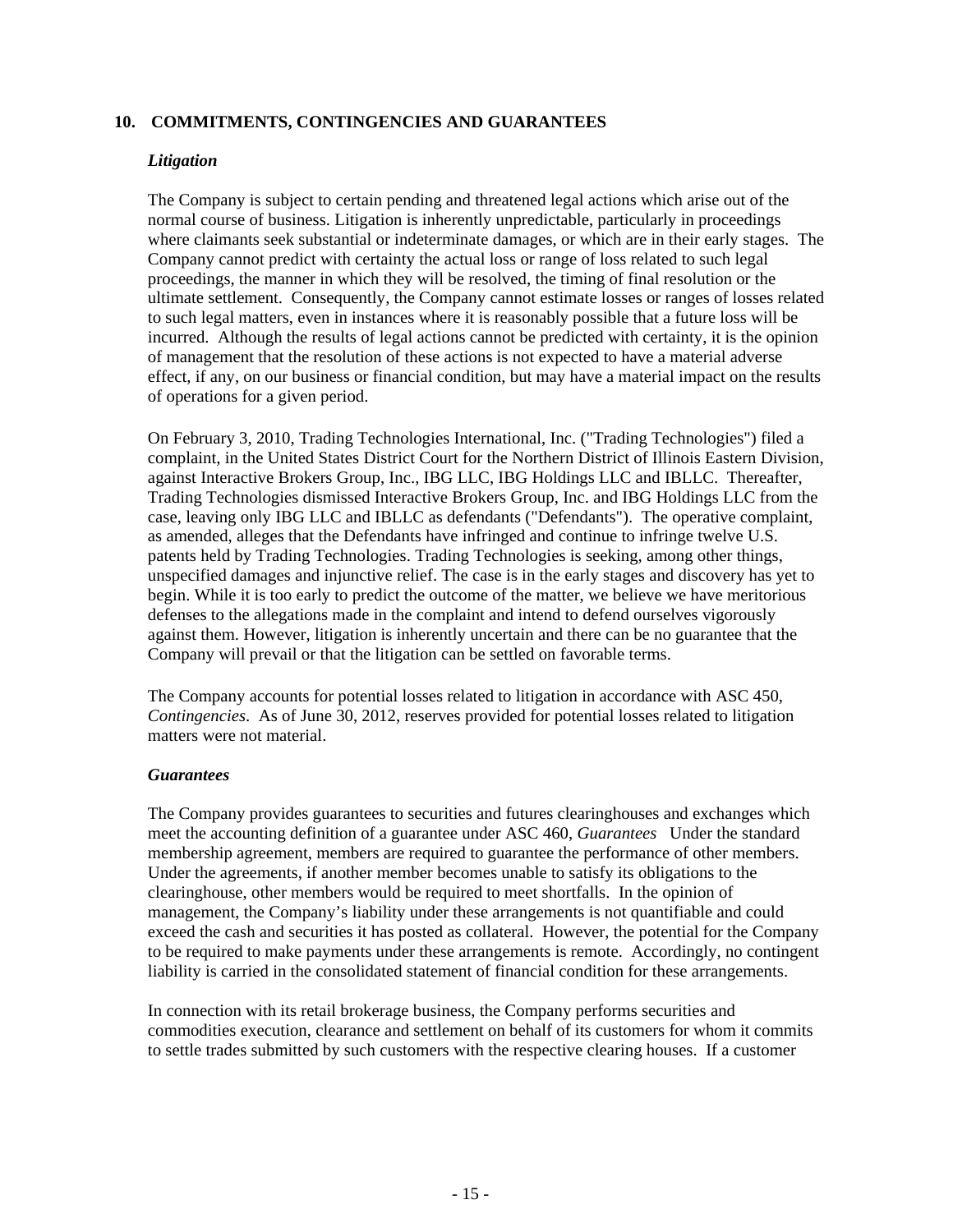fails to fulfill its obligation, the Company must fulfill the customer's obligation with the trade counterparty.

The Company is fully secured by assets in customers' accounts and any proceeds received from securities and commodities transactions entered into by the Company on behalf of customers. No contingent liability is carried on the consolidated statement of financial condition for these fully collateralized transactions.

### *Leases*

**YEAR**

Directly and through affiliates, the Company has non-cancelable operating leases covering office space with terms through January 2019, with renewal options through January 2026. Office leases are subject to escalation clauses based on specified costs incurred by the landlord and contain a renewal election.

The Company's proportionate share of minimum future rental payment commitments, inclusive of amounts allocated by affiliates, is as follows:

| 2012       | \$2,288,035  |
|------------|--------------|
| 2013       | 4,555,358    |
| 2014       | 2,561,803    |
| 2015       | 2,402,834    |
| 2016       | 2,457,491    |
| Thereafter | 2,065,192    |
|            | \$16,330,713 |
|            |              |

### **11. COLLATERAL**

The Company enters into securities borrowing and lending transactions and agreements to repurchase and resell securities to obtain securities for settlement and to earn residual interest rate spreads. Under these agreements and transactions, the Company either receives or provides collateral, including equity, corporate debt and U.S. government securities. Under many agreements the Company is permitted to sell or repledge securities received as collateral and use these securities to secure repurchase agreements, enter into securities lending transactions or deliver to these securities to counterparties to cover customer short positions. Amounts relating to transactions at June 30, 2012 are summarized as follows (millions):

| Securities received as collateral, at fair value: | <b>Pledged</b> | <b>Repledged</b> |
|---------------------------------------------------|----------------|------------------|
| Securities lending transactions                   | 1.362          | 1.341            |
| Agreements to resell                              | 3,875          | 3,875            |
| Customer margin securities                        | 11.671         | 1.337            |
|                                                   | 16.908         | 6,553            |